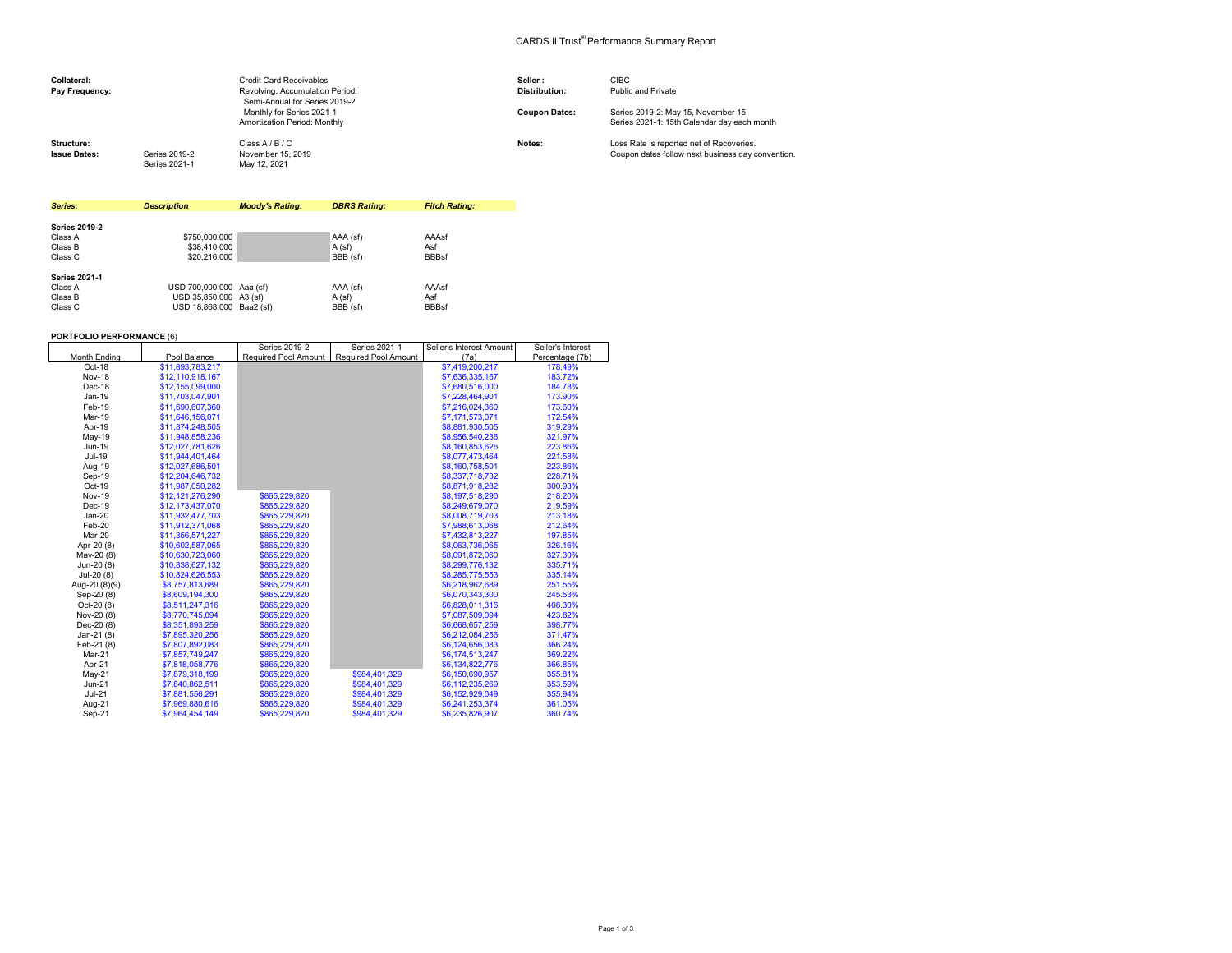|               |                  |               |                 | Series 2019-2   | Series 2021-1   |
|---------------|------------------|---------------|-----------------|-----------------|-----------------|
| Month Ending  | Payment Rate (2) | Loss Rate (3) | Gross Yield (4) | Excess Spread % | Excess Spread % |
| Oct-18        | 41.42%           | 3.08%         | 21.98%          |                 |                 |
| Nov-18        | 38.75%           | 3.13%         | 23.31%          |                 |                 |
| Dec-18        | 38.05%           | 3.12%         | 22.03%          |                 |                 |
| Jan-19        | 38.51%           | 2.83%         | 22.17%          |                 |                 |
| Feb-19        | 32.61%           | 3.48%         | 24.57%          |                 |                 |
| Mar-19        | 36.62%           | 3.23%         | 22.04%          |                 |                 |
| Apr-19        | 38.63%           | 3.53%         | 23.33%          |                 |                 |
| May-19        | 40.55%           | 3.14%         | 22.74%          |                 |                 |
| Jun-19        | 36.68%           | 3.66%         | 23.46%          |                 |                 |
| Jul-19        | 42.70%           | 3.13%         | 22.31%          |                 |                 |
| Aug-19        | 38.70%           | 2.92%         | 22.93%          |                 |                 |
| Sep-19        | 38.08%           | 3.18%         | 23.02%          |                 |                 |
| Oct-19        | 41.26%           | 3.46%         | 22.27%          |                 |                 |
| <b>Nov-19</b> | 37.80%           | 3.34%         | 23.33%          | 16.46%          |                 |
| Dec-19        | 42.26%           | 3.01%         | 22.22%          | 15.72%          |                 |
| $Jan-20$      | 38.71%           | 3.07%         | 22.15%          | 15.45%          |                 |
| Feb-20        | 33.92%           | 3.45%         | 23.85%          | 14.95%          |                 |
| Mar-20        | 37.49%           | 3.48%         | 20.57%          | 14.40%          |                 |
| Apr-20 (8)    | 33.74%           | 3.58%         | 19.71%          | 13.36%          |                 |
| May-20 (8)    | 33.56%           | 3.04%         | 20.32%          | 12.67%          |                 |
| Jun-20 (8)    | 39.24%           | 1.34%         | 20.99%          | 13.41%          |                 |
| Jul-20 (8)    | 41.37%           | 0.77%         | 21.57%          | 14.99%          |                 |
| Aug-20 (8)    | 42.06% (10)      | $-0.01%$      | 21.90%          | 16.47%          |                 |
| Sep-20 (8)    | 45.45%           | 0.11%         | 22.28%          | 17.10%          |                 |
| Oct-20 (8)    | 44.98%           | $-0.07%$      | 21.29%          | 17.30%          |                 |
| Nov-20 (8)    | 45.19%           | 0.22%         | 23.05%          | 17.30%          |                 |
| Dec-20 (8)    | 49.72%           | 0.58%         | 21.72%          | 17.32%          |                 |
| Jan-21 (8)    | 42.34%           | 0.32%         | 21.30%          | 17.33%          |                 |
| Feb-21 (8)    | 39.70%           | 3.43%         | 23.86%          | 16.36%          |                 |
| Mar-21        | 50.13%           | 0.88%         | 22.23%          | 16.20%          |                 |
| Apr-21        | 47.51%           | 1.03%         | 23.05%          | 16.23%          |                 |
| May-21        | 48.70%           | 1.11%         | 22.41%          | 16.99%          | 19.13%          |
| $Jun-21$      | 52.20%           | 1.11%         | 24.13%          | 17.31%          | 19.29%          |
| $Jul-21$      | 52.20%           | 0.76%         | 22.76%          | 17.48%          | 19.33%          |
| Aug-21        | 54.14%           | 0.87%         | 23.59%          | 17.99%          | 19.60%          |
| Sep-21        | 50.49%           | 1.12%         | 23.46%          | 17.84%          | 19.46%          |

|               | Series 2019-2   | Series 2021-1   |  |
|---------------|-----------------|-----------------|--|
| Month Ending  | Base Rate % (5) | Base Rate % (5) |  |
| Oct-18        |                 |                 |  |
| <b>Nov-18</b> |                 |                 |  |
| Dec-18        |                 |                 |  |
| Jan-19        |                 |                 |  |
| Feb-19        |                 |                 |  |
| Mar-19        |                 |                 |  |
| Apr-19        |                 |                 |  |
| May-19        |                 |                 |  |
| Jun-19        |                 |                 |  |
| Jul-19        |                 |                 |  |
| Aug-19        |                 |                 |  |
| Sep-19        |                 |                 |  |
| Oct-19        |                 |                 |  |
| <b>Nov-19</b> | 2.53%           |                 |  |
| Dec-19        | 2.53%           |                 |  |
| $Jan-20$      | 2.57%           |                 |  |
| Feb-20        | 2.54%           |                 |  |
| Mar-20        | 2.58%           |                 |  |
| Apr-20        | 2.53%           |                 |  |
| May-20        | 2.55%           |                 |  |
| <b>Jun-20</b> | 2.50%           |                 |  |
| <b>Jul-20</b> | 2.56%           |                 |  |
| Aug-20        | 2.56%           |                 |  |
| Sep-20        | 2.50%           |                 |  |
| Oct-20        | 2.57%           |                 |  |
| <b>Nov-20</b> | 2.52%           |                 |  |
| $Dec-20$      | 2.54%           |                 |  |
| $Jan-21$      | 2.57%           |                 |  |
| Feb-21        | 2.57%           |                 |  |
| Mar-21        | 2.64%           |                 |  |
| Apr-21        | 2.56%           |                 |  |
| May-21        | 2.59%           | 1.00%           |  |
| $Jun-21$      | 2.61%           | 1.05%           |  |
| <b>Jul-21</b> | 2.55%           | 0.95%           |  |
| Aug-21        | 2.59%           | 0.99%           |  |
| Sep-21        | 2.53%           | 0.93%           |  |